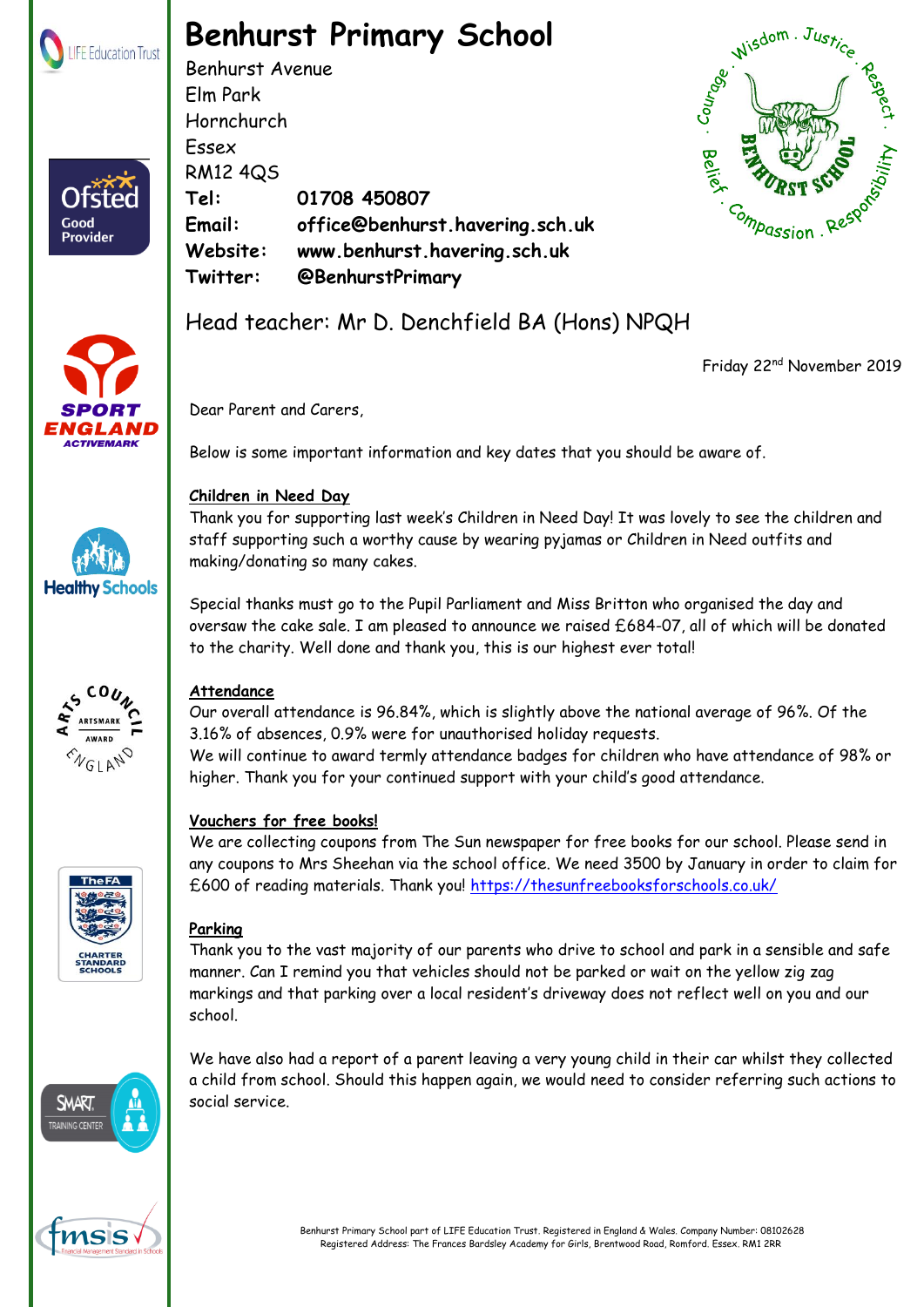

Ofste Good **Provider** 

#### **FOB Christmas Bazaar – Friday 29th November**

This starts after school and runs until 6-30. It would be fantastic to see you for this event which is a lovely way to mark the start of the festive period whilst raising much needed funds for our school!

## **School Christmas Cards - week beginning Monday 2nd December**

For children who wish to send cards to children and staff, we will have a red post box opposite 5D for the children to use. Each day, volunteers from Year 6 will sort and distribute the mail to each class. The children really enjoy receiving their cards this way and we could encourage all children to use the post box.

### **School Christmas Performances – week beginning Monday 9th December**

We are very much looking forward to our Christmas Performances. Thank you for your support in preparing your child/children for these events; the children are very excited about performing!

I would also like to thank the many KS2 parents who have given permission for their child/children to attend the Tuesday evening performance. This is especially important to parents who work and unable to take the time off during the school day. We will send a whole school text during the afternoon of Monday 9<sup>th</sup> December to confirm if the KS2 performances will go ahead (as they are outside, we are heavily dependent on the weather). Unfortunately, due to the school being closed for the General Election on Thursday 12<sup>th</sup> December, we are unable to offer a reserve day.

We have timetabled the afternoon performances to finish near to the end of the school day. For this reason, you will not be able to collect your child/ren at the end of an afternoon concert. You may wait in the hall until just before home time before going to the playground to collect your child/ren as normal. Thank you.

Following the Christmas Concerts next month, there will be a collection for St Francis Hospice. This was chosen by the Pupil Parliament after careful consideration from a number of very worthwhile charities.

## **St Nicholas Church Service - Tuesday 17th December**

We will be holding two services at St Nicholas Church which friends and family are very welcome to attend. The seats are limited but you are very welcome. We anticipate the service will last for 45 minutes.

9-30 service - RI, 1P, 2M, 3B, 4B, 5B, 6L 2-15 service - RK, 1G, 2T, 3EH, 4G, 5D, 6H

## **Class Parties – Thursday 19th December**

The children are encouraged to bring in age appropriate party clothes, which they can wear for the party in the afternoon. School uniform must still be worn in the morning.

We would also be grateful for donations for your child's class party that could include any from the following:

Crisps/ Pringles/Iced Gems Biscuits Small Cakes Mini sausages Chicken Nuggets Sausage Rolls Wraps Breadsticks

We would request that contributions do not contain nuts. The school will provide water and fruit cordial throughout the afternoon as well as paper plates and disposable cups.

If your child has a specific allergy or dietary requirement, you may provide your child with a specific plate of food for the party. This should be clearly labelled.









**SMART**